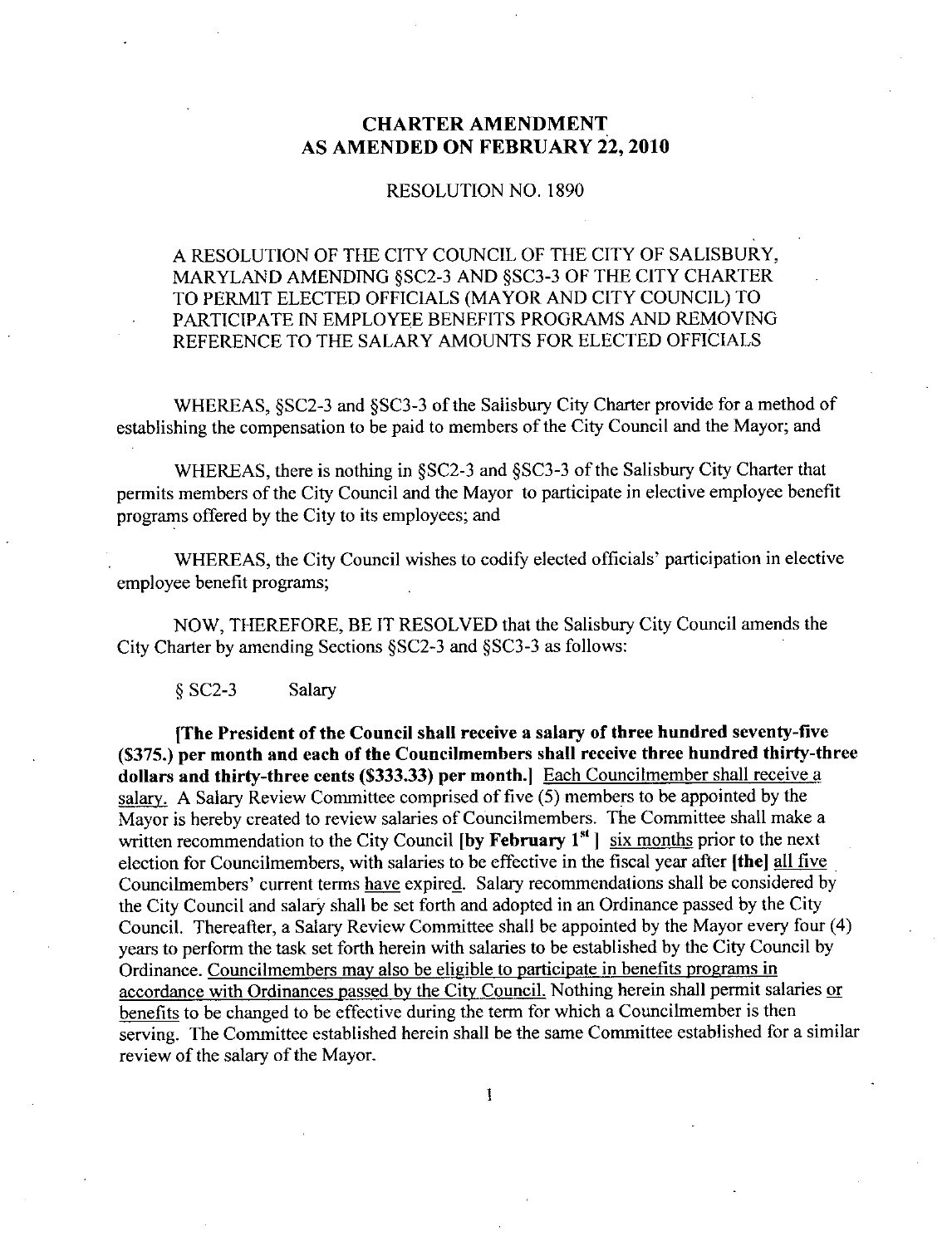# SC3-3 Salary

[The Mayor shall receive a salary of four hundred sixteen dollars and sixty-seven<br>cents (\$416.67) per month for his services.] The Mayor shall receive a salary. A Salary<br>Review Committee comprised of five (5) members to be Review Committee comprised of five (5) members to be appointed by the Mayor is hereby<br>Review Committee comprised of five (5) members to be appointed by the Mayor is hereby created to review the salary of the Mayor. The Committee shall make a written recommendation to the City Council **[by February 1<sup>st</sup>]** six months prior to the next election for Mayor, with the Review Committee comprised of five (5) members to be appoint<br>created to review the salary of the Mayor. The Committee shall if<br>to the City Council [by February 1<sup>st</sup> ] six months prior to the ne<br>Mayor's salary to be effect Mayor's salary to be effective in the fiscal year after the Mayor's current term expires. Salary recommendations shall be considered by the City Council and salary shall be set forth and adopted in an Ordinance passed by the City Council. Thereafter, a Salary Review Committee shall be appointed by the Mayor every four  $(4)$  years to perform the task set forth herein, with salary to be established by the City Council by Ordinance. The Mayor may also be eligible to participate in benefits programs in accordance with Ordinances passed by the City Council adopted in an Ordinance passed by the City Coditent. Thereafter, a salary Neview Committed shall be appointed by the Mayor every four (4) years to perform the task set forth herein, with salary to be established by the Cit the term for which the Mayor is then serving. The Committee established herein shall be the same Committee established for a similar review of the salary of the Councilmembers.

AND BE IT FURTHER RESOLVED by the City Council of the City of Salisbury that the title of this Resolution shall be deemed a fair summary of the amendment provided for herein for publication and all other purposes

AND BE IT FURTHER RESOLVED by the City Council of the City of Salisbury that this Resolution shall take effect fifty (50) days from and after the date of its final passage, subject to the right of referendum. The City Clerk is hereby authorized to proceed with the posting and publication of this Resolution pursuant to the requirements of Article 23A of the Annotated Code of Maryland.

THE ABOVE RESOLUTION was introduced and duly passed at a meeting of the THE ABOVE RESOLUTION was introduced and duly passed at a meeting Council of the City of Salisbury, Maryland held on the  $22<sup>nd</sup>$  day of February, 2010. Council of<br>ATTEST:

 $Brenda'J. Colegrove \times$  Louise Smith

CITY CLERK  $\bigcirc$  PRESIDENT, City Council

2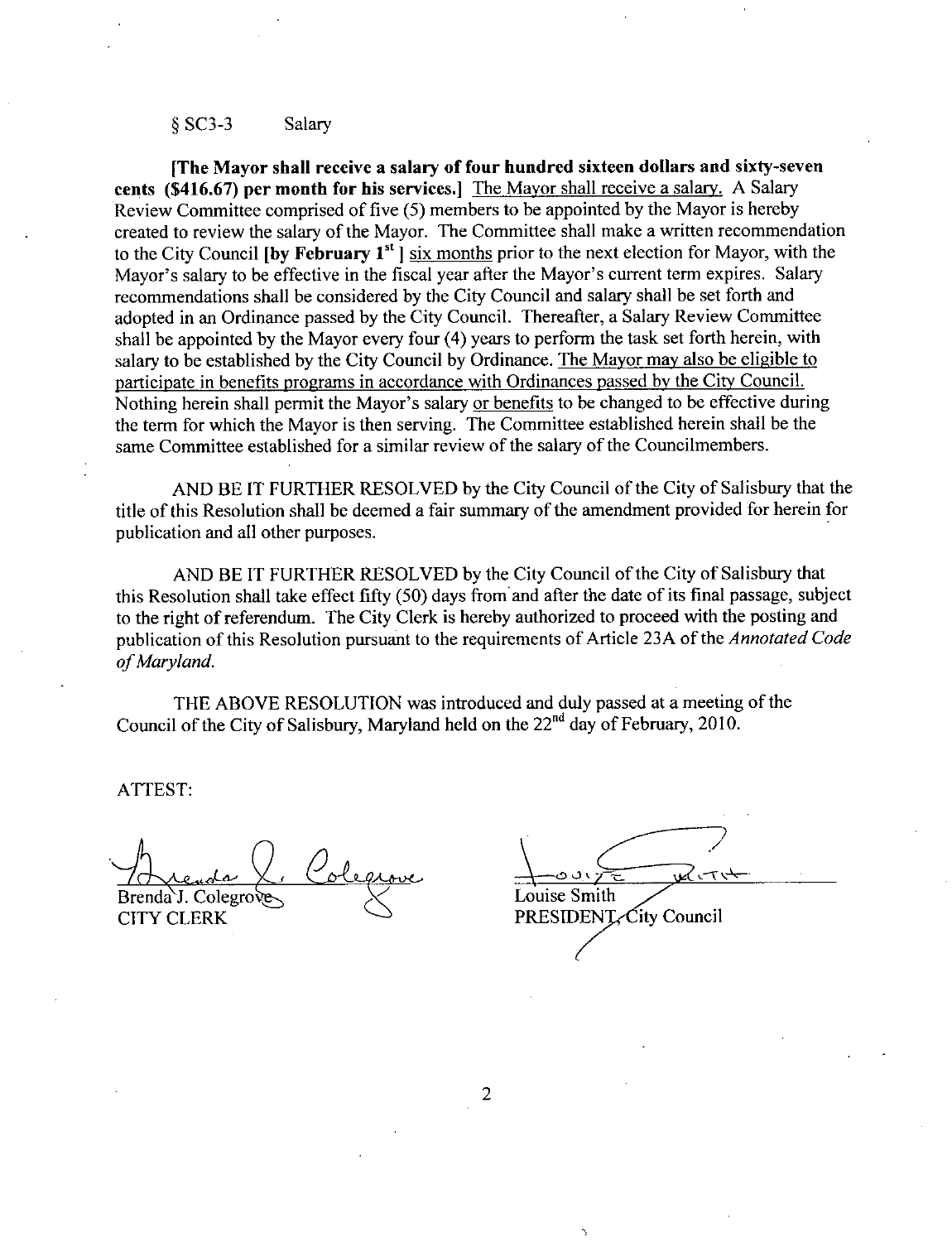CITY OF SALISBURY ATTN: BRENDA J. COLEGROVE, MMC 125 N. DIVISION ST., ROOM 305 SALISBURY, MD 21801-4940

Dear MS. COLEGROVE:

Here is the certificate of publication for your ad that was run 3/5, 12, 19, 26, '10.

Sincerely

MEGHAN STORKE Sincerely,<br>MEGHAN STORKE<br>LEGALS AD REPRESENTATIVE / 410-749-7171 X220 / shorelegals@dmg.gannett.com WE HALS AD REPRESENTATIVE / 410-749-7171 X220 / shorelegals@dmg.gang<br>
CERTIFICATION OF PUBLICATION<br>
We hereby certify that the annexed: 3/26/2010

CERTIFICATION OF PUBLICATION

THE DAILY AND S DELMARVA'S LAR 618 BEAM SALISBURY, MARY PHONE: 410-749  $FAX: 410-341$ 

**EXAMPLE AND CONTRACT CONTRACT AND ACCEPTANCE CONTRACT CONTRACT CONTRACT CONTRACT CONTRACT CONTRACT CONTRACT CONTRACT CONTRACT CONTRACT CONTRACT CONTRACT CONTRACT CONTRACT CONTRACT CONTRACT CONTRACT CONTRACT CONTRACT CONTR** 

Motice is thereby given by the City of Salisbury that the China Motice is thereby given by the City of Salisbury that the China Motice is the resolution? No. 1890 Ya Charles Of The International<br>The Resolution (the Resolut

SALISBURY MARYLAND AMENDING SSC2 3/AND SSC3 **ASSAUSHUH YAMAH LAND AMENOING 8302-07510 83001 EN OF THE CLIMATE COUNCIL TO PARTICIPATE IN ED.**<br>HELMAYOR AND ICITY, COUNCIL TO PARTICIPATE IN ED.

CHARTER AMENDMENT RESOLUTION NO. 1890

ran 3/5, 12, 19, 26, '10. *in*<sub>n</sub>THE DAILY TIMES he Daily*∬*Times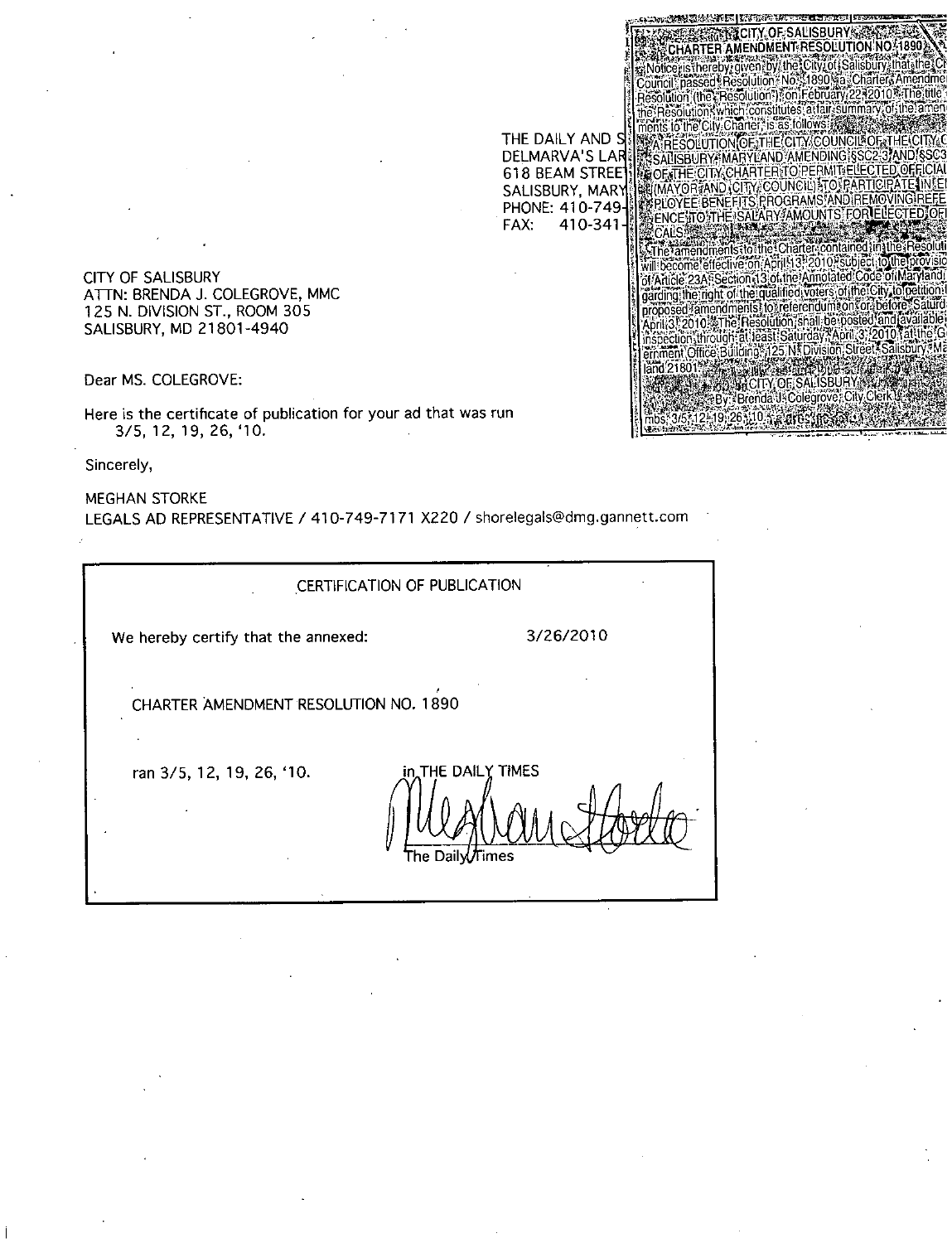# MUNICIPAL CHARTER OR ANNEXATION RESOLUTION REPOSITION FORM

Article 23A, §9A of the Annotated Code of Maryland requires municipal officials to deposit certain municipal documents with the Department of Legislative Services. Please use this registration form for each resolution that alters the charter or the boundaries of your municipal corporation Complete <sup>a</sup> separate form for each resolution and mail the entire text of the resolution, along with this form to:

Georgeanne Carter, Legislative Counsel Mumcipal Resolution Reposition Department of Legislative Services 90 State Circle Annapolis, MD 21401-1991

| <b>City of Salisbury</b>                                                                                                                                                                                                                                                                                                                                                                         | Wicomico                            |             |  |      |
|--------------------------------------------------------------------------------------------------------------------------------------------------------------------------------------------------------------------------------------------------------------------------------------------------------------------------------------------------------------------------------------------------|-------------------------------------|-------------|--|------|
| <b>Municipal Corporation</b>                                                                                                                                                                                                                                                                                                                                                                     | County(ies)                         |             |  |      |
|                                                                                                                                                                                                                                                                                                                                                                                                  |                                     |             |  |      |
| Brenda J. Colegrove, City Clerk                                                                                                                                                                                                                                                                                                                                                                  |                                     |             |  |      |
| Name and Title of Official Submitting this Resolution                                                                                                                                                                                                                                                                                                                                            |                                     |             |  |      |
| 125 N. Division Street                                                                                                                                                                                                                                                                                                                                                                           | 410-548-3140                        |             |  |      |
| <b>Address</b>                                                                                                                                                                                                                                                                                                                                                                                   | Phone                               |             |  |      |
| Room 305                                                                                                                                                                                                                                                                                                                                                                                         | April 15, 2010                      |             |  |      |
| Salisbury, MD 21801-4940                                                                                                                                                                                                                                                                                                                                                                         | Date of Submitting this Resolution* |             |  |      |
|                                                                                                                                                                                                                                                                                                                                                                                                  |                                     |             |  |      |
|                                                                                                                                                                                                                                                                                                                                                                                                  | February 22, 2010                   |             |  |      |
| 1890<br><b>Resolution Number</b>                                                                                                                                                                                                                                                                                                                                                                 | Date Enacted by Legislative Body    |             |  |      |
|                                                                                                                                                                                                                                                                                                                                                                                                  |                                     |             |  |      |
|                                                                                                                                                                                                                                                                                                                                                                                                  | April 13, 2010                      |             |  |      |
|                                                                                                                                                                                                                                                                                                                                                                                                  | Effective Date**                    |             |  |      |
| that includes the newly annexed property, including the number of acres and the point of<br>beginning coordinates for the newly annexed property.)<br>For a charter resolution, state whether the entire charter is repealed and a new charter is adopted<br>OR state the specific section(s) that is added, repealed, renumbered, or repealed and reenacted<br>with amendments $$SC2-3, $SC3-3$ |                                     |             |  |      |
| 2) Number of votes cast by the legislative body for $\frac{5}{2}$ and against $\frac{0}{2}$<br>resolution.                                                                                                                                                                                                                                                                                       |                                     |             |  | this |
|                                                                                                                                                                                                                                                                                                                                                                                                  |                                     |             |  |      |
| 3) Will this resolution be petitioned to referendum?<br>If "yes," date of the referendum election (if known)                                                                                                                                                                                                                                                                                     |                                     | No results. |  |      |